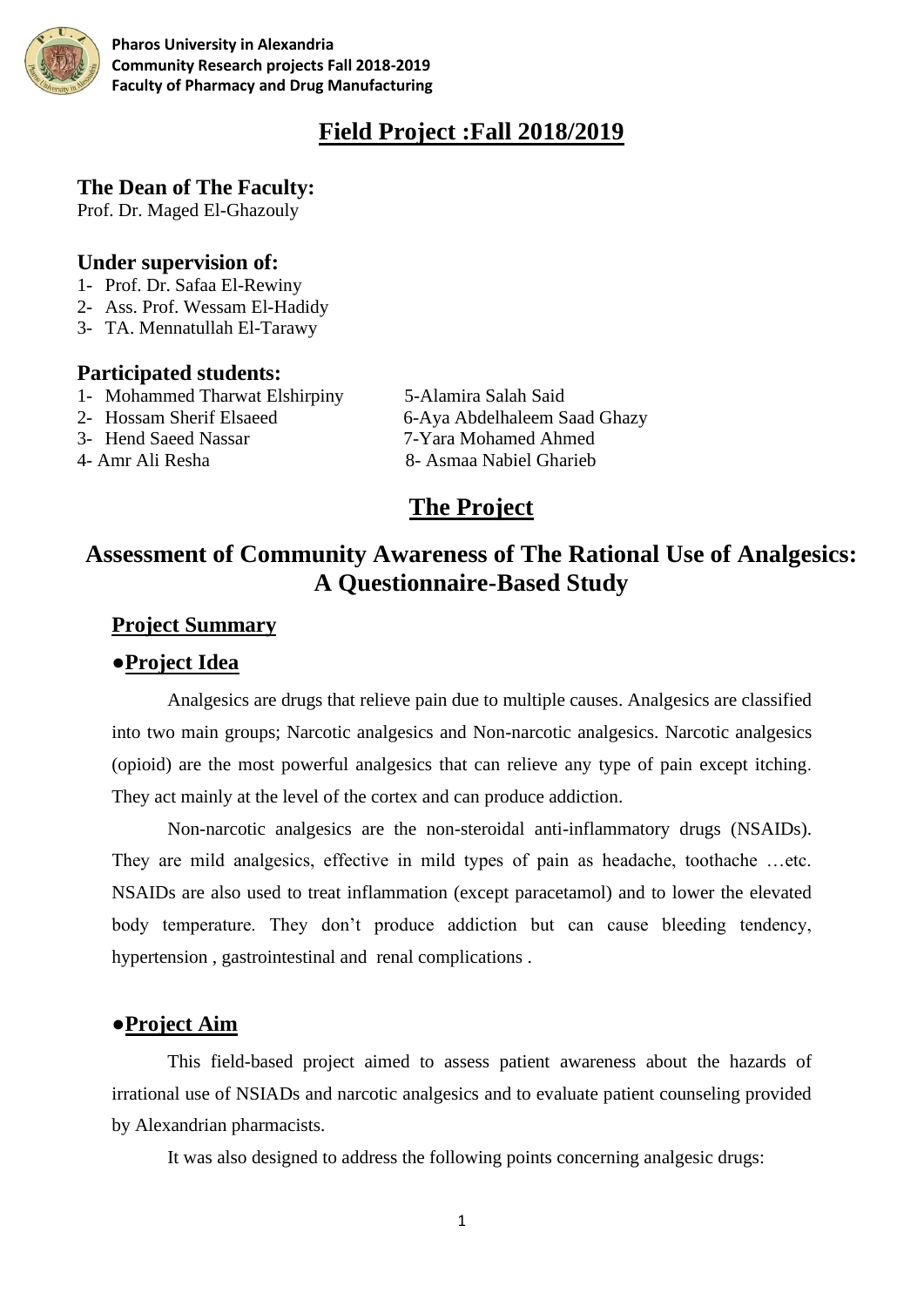

## **Pharos University in Alexandria Community Research projects Fall 2018-2019 Faculty of Pharmacy and Drug Manufacturing**

- The incidence and trends of clinical use of different analgesics in the Egyptian drug market.
- Reported ADR based on patient' and pharmacist' questionnaires
- The project aimed also to cover the demographic data of the sample of patients participating in the questionnaire, social habits and medical history,
- In addition, the project aimed to make a survey for analgesic drugs present in the Egyptian retail pharmacies.

# **●Project Phases**

# **\*Work Design**

 The study started by dividing 400 students into 4 groups (A, B, C, D) with a leader on top of each group . Each leader supervised 4 sub-leaders of subgroups e.g. (A1, A2, A3, A4)…. The whole class divided into blocks; each block composed of 10 students. The block was the working group and all the blocks had the same tasks. Each block had a leader, who collected the data and facilitated the communication among the groups.

The study conducted on a sample of patients seeking NSAIDs or narcotic analgesics from retail pharmacies, and pharmacists who sold them either through a prescription or nonprescription. The student conducted a survey in the form of a questionnaires, each student has to ask 6 patients and 4 Pharmacists. Using a patient-designed questionnaire, the student evaluated the patient's awareness about the proper use of analgesics.

The *patient's questionnaire* included the following information:

- Demographic data of the patient including gender, age and educational level.
- The drug used; name, indication and frequency of use.
- Adverse effects reported by the patient (indirectly asked).
- The patient awareness of side effects of irrational use of analgesics and source of his knowledge

Using a pharmacist-designed questionnaire, student evaluated the contribution of the pharmacists in patient counseling, regarding analgesics products and their rational use.

The *pharmacist's questionnaire* included the following information:

- The Pharmacist experience and his district area
- The most common sold analgesics; name, prescribed or not and indication for use.
- Adverse effects mentioned by the pharmacist
- Does he inform the patients about these adverse effects or not?